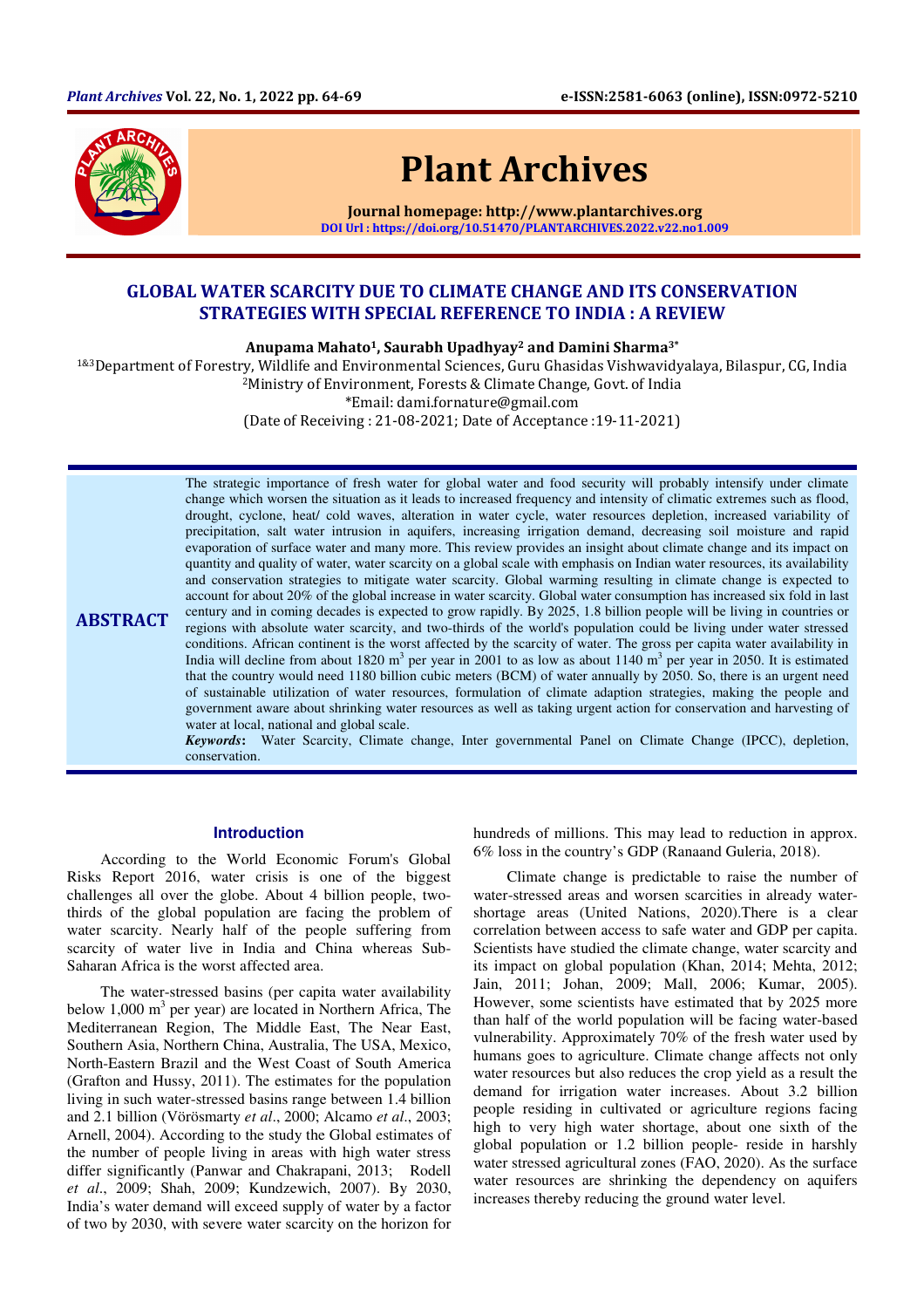**Climate Change Scenario:** Global warming is expected to account for about 20 percent of the global increase in water scarcity this century. Global water consumption increased six fold in the last century - more than twice the rate of population growth and will continue growing rapidly in coming decades. The global mean surface temperature (GMST) of 2016-2020 was the warmest compare to any equivalent period on record which is presently 1.1 °C  $(\pm 0.1^{\circ}$ C) over the pre-industrial (1850-1900) times and 0.24 °C (±0.10°C) warmer compare to the GMST for 2011-2015 (WMO 2020). Projected human induced global warming matches the degree of experienced (observed) warming to within  $\pm 20\%$  and it is presently rising at 0.2°C (probable between 0.1°C and 0.3°C) per decade as result of previous and current emission (IPCC SR15 2018).

**Multi-Model Averages and Assessed Ranges for Surface Warming** 





Fig 1. : Global surface temperature under different emission scenario. The best estimate for the low scenario (B1) is 1.8°C (likely range is 1.1°C to 2.9°C), and the best estimate for the high scenario (A1FI) is 4.0°C (likely range is 2.4°C to 6.4°C).

The potential consequences of elevated greenhouse gases concentration in the atmosphere are as follows:

- a) Higher mean temperatures which may affect minimum winter temperature, summer average temperature, summer average rainfall and intensities during the growing season.
- b) Changes in the spatial and temporal distribution of rainfall.
- c) An increased risk of both heavy rainfall events and droughts.
- d) The water holding capacity of atmosphere increases exponentially with its temperature. So, the evaporation and transpiration rate increases. Cloudiness, humidity and windiness are also linked with the changes in temperature.
- e) Climate change alters the proportion of liquid fresh water and its location all over the globe. When this becomes chronic through regular droughts and flooding, the quality of life in those regions is seriously affected.

If measures are not taken to mitigate climate change, a study by the UK Meteorological Office predicts that severe droughts now occurring once every 50 years could occur every other year by 2100.

#### **Evidences of changes in hydrological cycle**

The changes in hydrological systems (precipitation pattern, temperature patterns, ocean currents etc.)may result in increased/decreased frequency and intensity of precipitation pattern as well as climatic extremes such as drought, flood, storm, across the globe.

## **Projected Patterns of Precipitation Changes**





**Fig. 2 :** Relative changes in precipitation (in percent) for the period 2090–2099, relative to 1980–1999. Values are multimodel averages based on the SRES A1B scenario for December to February (left) and June to August (right). White areas are where less than 66% of the models agree in the sign of the change and stippled areas are where more than 90% of the models agree in the sign of the change.

- Increased nighttime temperature due to global warming– Since 1950 the daily minimum temperatures have increased at twice the rate of daytime temperature resulting in increased cloudiness and humidity and increased evaporative cooling during the daytime.
- Mean atmospheric water–vapour concentration has increased- To maintain the water balance, evaporation from oceans must be balanced by precipitation into the oceans plus runoff from the continents. The radiosonde and satellite data suggest that the mean atmospheric water-vapour concentration has increased enabling storms to generate more precipitation.
- The precipitation amount has increased in the middle and high latitudes. In the United States the average annual rainfall has increased by 10% during twentieth century. In northern Hemisphere tropics, especially in Africa, a significant decrease in rainfall has occurred since 1950.In tropical Pacific, the sea surface temperature, evaporation rate and rainfall amounts have increased.
- Increased intensity of weather extremes-The increased intensity of storms associated with atmosphere fronts has been observed in the Northern Hemisphere.
- Increase in mean monthly average temperature above normal resulted in increased rainfall in Australia and United States.

**Water scarcity:** Hydrologists typically assess scarcity by looking at the population-water equation. An area is experiencing water stress when annual water supplies drop below 1,700  $m<sup>3</sup>$  per person (Gulati and Banerjee, 2016).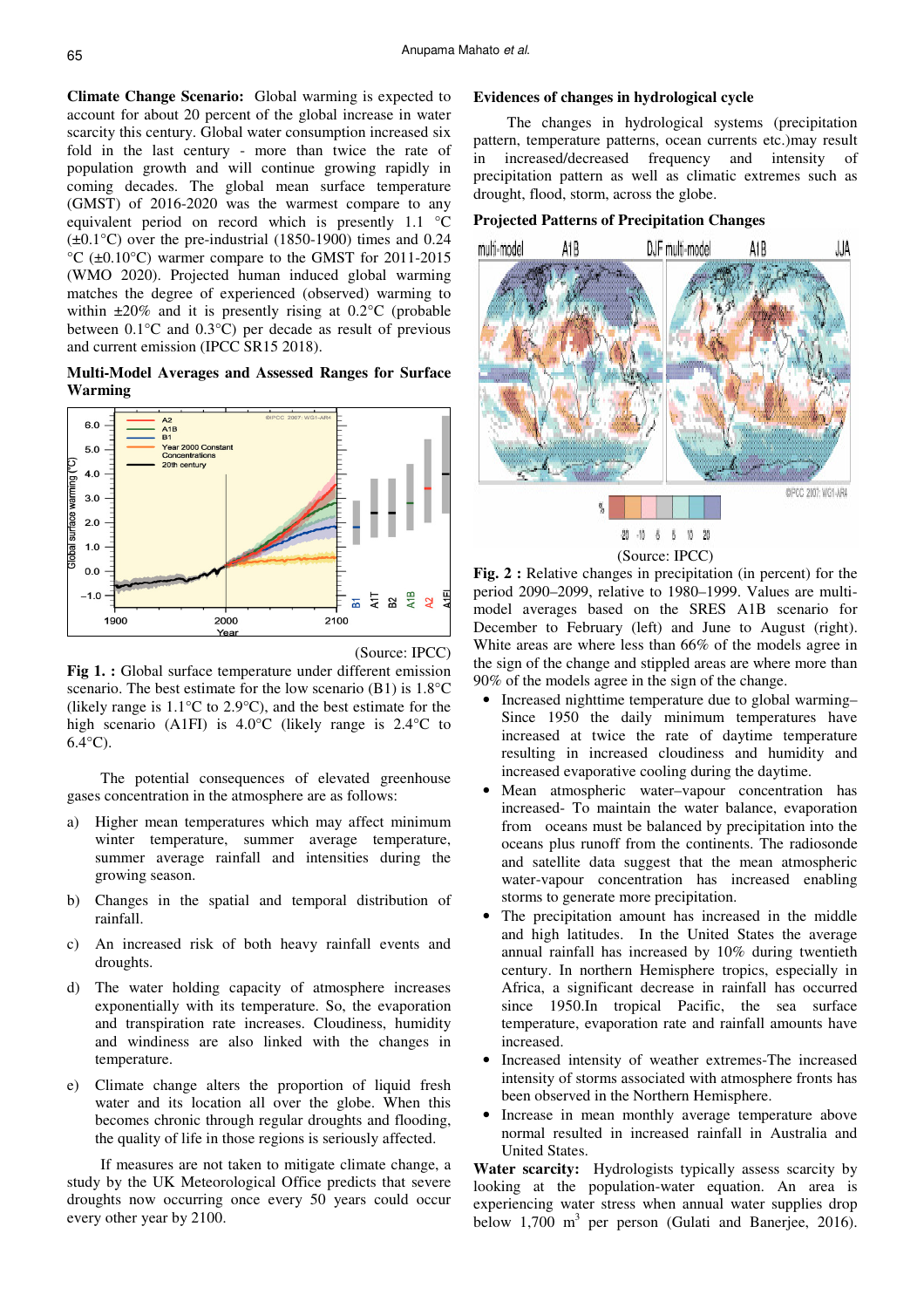When annual water supplies drop below  $1,000 \text{ m}^3$  per person, the population faces water scarcity, and below 500 cubic meters "absolute scarcity". By 2025India and China will continue to be the largest countries facing water stress.



**Fig. 4 :** Projected Global Water Scarcities by 2025

## **Climate change Impact on Water resources (Surface & Ground)-**

**India's water scarcity-** India has 18% of the World's population and only 4% of the water resources of the World. India is placed at  $120<sup>th</sup>$  position amongst 122 countries in the water quality index because 70% of water in India is contaminated (Ranaand Guleria, 2018). In India more than 600 million people are facing acute water shortages in India and about  $3/4<sup>th</sup>$  of the households in India do not have drinking water at their premise. Irrigation sector is the prime sector utilizing about 78% of water use in the country (Gulatiand Banerjee, 2016).

According to the Ministry of Water Resource, the annual per capita availability of water in India decreased from 6,042 cubic meter in the year 1947 to 1,545 cubic meter in 2011 and is likely to reduce to 1,340 cubic meter by 2025 and to 1,140 cubic meter by 2050 respectively. In the recent past, many cities faced imminent threat of water scarcity which includes cities like Delhi, Bengaluru, Hyderabad, Shimlaetc. Latur District of Marathwara region in Maharastra witnessed severe water crisis because of drought and has taken the lives of many farmers (Rana and Guleria, 2018).

From a climate change point of view, India's groundwater hotspots are western and peninsular India. The rise of mean annual temperature in the Ganga basin is expected to rise between 1 to 4.8°C during the period from 2000 to 2050 (Eddy *et al*., 2011). For groundwater, the immediate concern from on-site sanitation systems is a risk of direct migration of pathogenic bacteria and viruses to underlying aquifers and neighboring groundwater sources.

It will affect groundwater criticality thereby increasing the pumping cost and carbon emission (Green, 2011). According to an estimate groundwater pumping with electricity and diesel accounts for an estimated 16–25 million mt of carbon emissions, 4–6% of India's total. Agriculture is likely to be most vulnerable sector due to climate change and irregular weather phenomenon (Ahsan *et al*., 2020; Markou *et al*., 2020).

With 54 percent of India's total area facing high to extremely high stress (WRI, 2014). The extremely high stress area blanketing Northwest India. The region is India's breadbasketi.e Punjab and Haryana alone produce 50 percent of the national government's rice supply and 85 percent of its wheat stocks. Both crops are highly water intensive. Red and dark-red areas are highly or extremely highly stressed, meaning that more than 40 percent of the annually available surface water is used every year (Fig. 4). A report by the Central Ground Water Board showed that 1499 out of 6881 assessed units in 2017 came under 'over-exploited' and 'critical' categories. Almost 22% of the ground water (assessed units) in the country has either dried up or is in the 'critical' and 'over-exploited' categories.



(Source: World Resources Institute) **Fig. 4:** Map of India showing the water stress region (a)and decreasing ground water level (b)

Groundwater levels are also declining at a rapid rate across India because of higher dependency on it. Of the 4,000 wells captured in the IWT 2.0 showing statistically significant trends, 54 percent dropped over the past seven years, with 16 percent declining by more than 1 meter (3.2 feet) per year. Northwestern India again stands out as highly vulnerable. Of the 550 wells studied in the region, 58 percent have declining groundwater levels. National supply predicted to fall 50 percent below demand by 2030. Tamil Nadu (541) have the highest number of water stressed blocks followed by Rajasthan (218) and Uttar Pradesh (139). The annual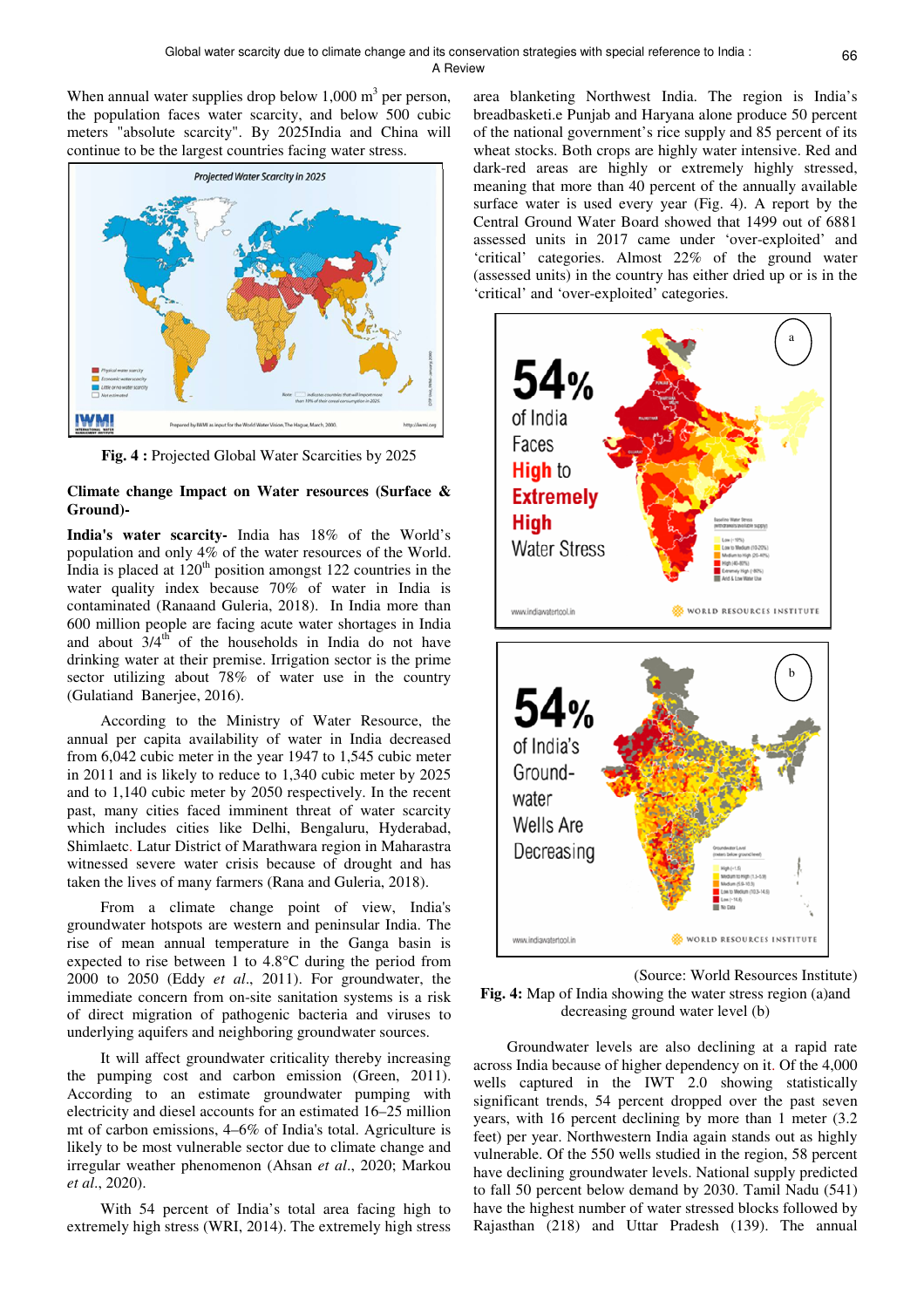extraction of water in these states exceeds the rate of annual replenishment. Chennai is the first Indian state which ran completely of ground water in the year 2019.

#### **Reasons for water scarcity in India**

- Rising demand of water due increasing population, industrialization, urbanization, increased agricultural activities.
- Lack of efficient water management and distribution of water between urban consumers, the agriculture sector and industry
- Inefficient use of water for agriculture and growing water intensive crops like paddy in areas with water scarcity.
- Release of chemicals and effluents into rivers, streams and ponds
- Sewage and wastewater drainage into water bodies.
- Reduction in traditional water recharging areas. Most of the rainwater that we receive runs as surface waste and discharges into rivers and oceans.
- Traditional rainwater harvesting techniques like construction of Johads, Khadinsetc are no longer prevalent due to presence of dams etc.
- Lack of on-time de-silting operations in large water bodies that can enhance water storage capacity during monsoon.
- Over extraction of easily available surface and ground water resources. Indiscriminate usage of ground water by digging borewells and using electricity to pump out groundwater is severely depleting the water resource. India earlier had borewells running into thousands which has now increased to approximately 20 million
- Changing climate is one of the prime factors responsible for water scarcity.

**Climate change impact on water resources and food security-** The changes in precipitation will have a negative impact on agricultural production. In India, winter precipitation is projected to decline in the future, and hence will result in increasing the demand of water for irrigating rabi crops. Kharif crop production will also have to cope with heavy floods and droughts. Increased temperature will favour the growth of weeds and their shifting to the higher latitudes. As a result, environmental stress on crops may increase, which may become more vulnerable to insects, pathogens and weeds. The effect of weed growth on yield suggests losses in the range 28–74% in rice and 15–80% in wheat and these drawbacks shall have an adverse impact on the nation's economic growth and GDP. Agriculture sector consumes nearly 89% of the available water resources in India. Variation in temperature and rainfall pattern will deplete soil moisture which can reduce the agricultural yield. As a consequence of this there will be more demand for irrigation water. The effect of this depletion will be felt directly in the rain-fed agriculture and indirectly in surface and groundwater fed areas (Zhuo *et al*., 2017). It is estimated that crop production loss in India by 2100 AD could be 10-40% despite the beneficial effects of higher  $CO<sub>2</sub>$  on crop growth. The worldwide yield of wheat, rice maize and soyabean would likely to decrease approximately by 6%, 3.2%, 7.4%

and 3.1% with rise in each degree Celsius in global mean temperature (Zhao *et al*., 2017). Farmers should be helped to create and use water efficient technology such as sprinkle and drip irrigation.

**Conservation strategies of India:-** Indian legal system provides man laws for addressing the problem of water pollution thus promotes its conservation. These include Water (Prevention & Control of Pollution) Act, 1974, Environment (Protection) Act, 1986, Public Interest litigation under article 32 & 226 of the Indian Constitution. Globally many organization, institution and companies are working towards water conservation. UN initiatives are helping to raise the issue. World Water Day 2007 was dedicated to the theme "Coping with water scarcity". It highlighted the increasing significance of water scarcity worldwide. The theme of the 2013 World Day to Combat Desertification is drought and water scarcity. Importance of drinking water has been emphasized by declaring date as International drinking water supply and sanitation decade. Indian government has also taken many initiatives for water conservation and prevention of water scarcity such as establishment of National Water Development Agency (1982), "Water Conservation Year"- 2013, Integrated Watershed Management Programme (IWMP), National Water Mission etc. Composite Water Management Index has been launched by NITI Aayog as a useful tool to assess and improve the performance in efficient management of water resources (Rana and Guleria, 2018).

## **India needs to works in the following steps for water conservation**

- **Water Banking and Drought Mitigation:** The concept of water banking depends on water availability and its usage. Water bank can be developed by construction of ground water storage (artificial recharge) or by water transfer (waste water recycling, interlinking of pond and rivers) which will reduce the physical, agricultural and economic impact of water scarcity and drought. Water banks will allow the traditional agricultural usage of water and also provide drought protection and helps in conservation of water.
- **Water credit:** Environmentalist proposes making water tradable commodity by introducing 'water credits' on the lines of 'carbon credits': Industries, institution and individuals should implement water credit system. This would help in maximum utilization of every available drop of water. The concept of water credit should be implemented globally.
- **Misuse of Water Act:** Strict implementation of existing water act and formulation of act for misuse of water will help to protect our water bodies.
- **Water management strategies:** Efficient water management strategies and techniques (Reduce, Reuse and Recycle) and Modified Recycling Distillation Technique (Sharma, 2004) that saves gallons of water in laboratories is an excellent example of reusing water.
- **Effective rain water harvesting It will not only help** in recharging ground water aquifers but will also reduce the surface runoff during rainy season.
- **Promoting afforestation:** Trees helps in catching the rain, recharges ground water level, prevent erosion and surface runoff. They are the sinks for  $CO<sub>2</sub>$  on the Earth,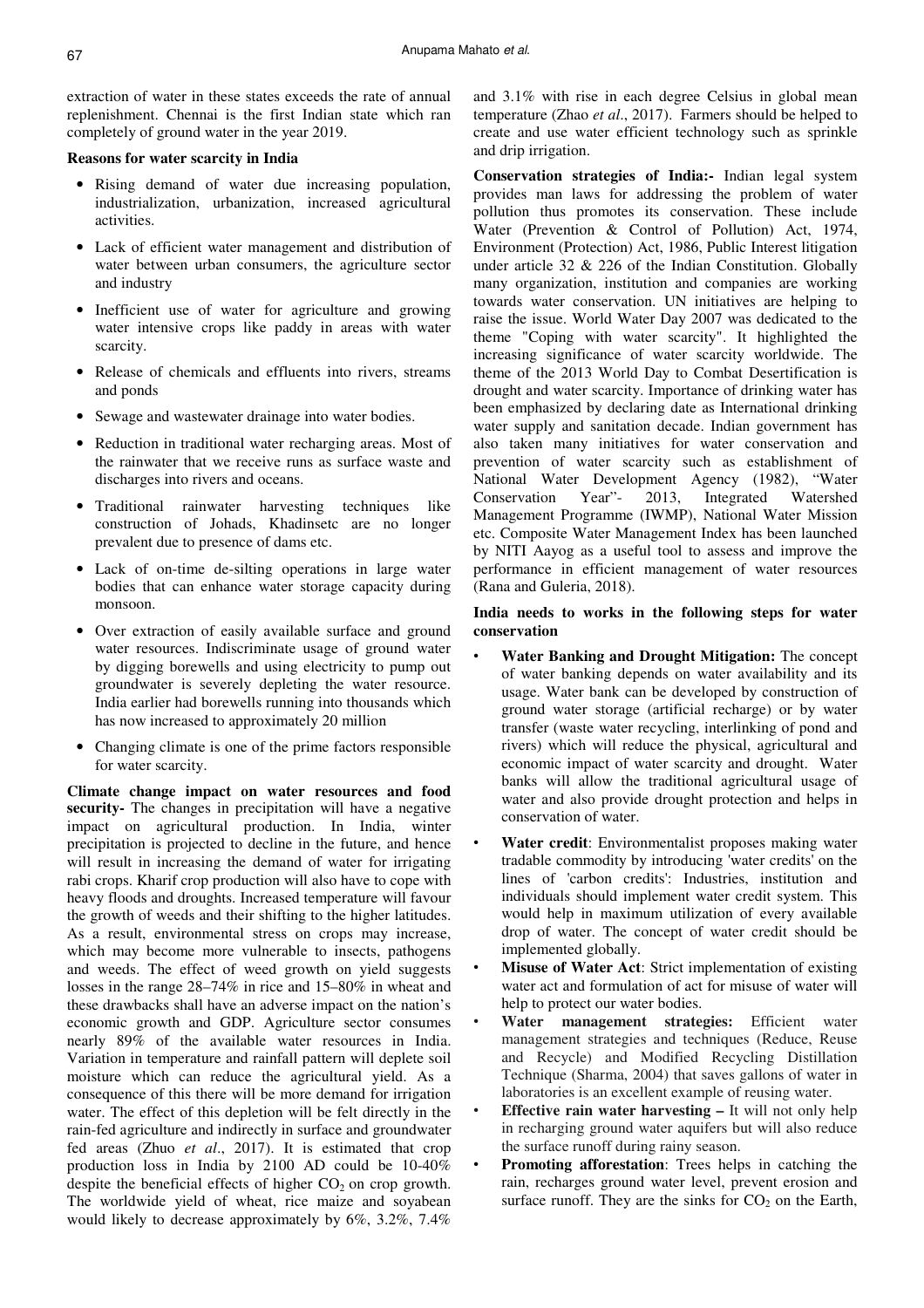and afforestation is the best way to minimize the effect of climate change.

- **Promoting adaptive sustainable agriculture:**  Agriculture sector is the major consumer of earth's fresh water resources so sustainable agricultural system should be implemented. It includes effective crop weather advisories; nature-friendly agricultural practices; indigenous and improved cultivars; improved soil health, biodiversity conservation. Farmers should be trained and encouraged to switch to sprinklers, drip irrigation and other water efficient technologies.
- **Promoting Ground water recharge:** The country would not be able to meet its future demand unless it recharges its aquifers adequately and uses water more efficiently and judiciously. Rainwater harvesting should be given emphasis. Building check dams on riverbeds will improve groundwater levels.
- **By creating public awareness:** Awareness in people regarding water conservation & management will help in efficient utilization of water as well its conservation. Communities must be incentivised to adopt water budgeting, water use efficiency etc.

#### **Conclusion**

More than 600 million people face high to extreme water stress in India. The problem of water scarcity is likely to worsen in the coming decades. To overcome the problem of water scarcity, efficient water management strategies and techniques (Reduce, Reuse and Recycle) should be implemented at each and every level of water use. Still, we need to do more towards sustained utilization of water, protection and conservation of water resources, rain water harvesting, development of surface and ground resources, establishment of water bank etc. People should become climate resilient, that means to become able to cope with and adapt to climate-induced shocks such as unseasonal and intense rainfall, poor rains and long dry spells, storms, rising temperatures etc. reduce losses, maintain productivity and capitalize on opportunities that climate change offered.

## **References**

- Ahsan, F.; Chandio, A.A. and Fang, W. (2020). Climate change impacts on cereal crops production in Pakistan evidence from cointegration analysis. *Int J Clim Change Strat Manag.* 12(2): 257–269.
- Alcamo, J.; Döll P.; Henrichs, T.; Kaspar, F.; Lehner, B.; Rösch, T. and Siebert, S. (2003). Global Estimates Of Water Withdrawals And Availability Under Current And Future "Business-As-Usual" Conditions, *Hydrological Sciences Journal*, 48(3): 339-348.
- Alcamo, J. *et al*. (2003). Global estimates of water withdrawals and availability under current and future "business-as-usual" conditions. *Hydrological Sciences Journal*, 48: 339–348.
- Arnell, N.W. (2004). Climate change and global water resources: SRES Emissions and socio economic scenarios. *Global Environmental Change*, 4: 1-52
- Bates, B.C.; Kundzewicz, Z.W.; Wu, S. and Palutikof, J.P. (2008). Climate change and water. Technical paper of the Inter governmental Panel on Climate Change, IPCC Secretariat, Geneva.
- Eddy, J.; Groot, M.A.; Biemans, H.; Scheltinga, C.T.V.; Siderius, C.; Stoffel, M.; Huggel, C.; Wiltshire, A.;

Mathison, C.; Ridley, J.; Jacob, D.; Kumar, P.; Bhadwal, S.; Gosain, A. and Collins, D.N. (2011). Adaptation to changing water resources in the Ganges basin, northern India, *Environmental Science and Policy*. 14: 758-769.

- FAO (2020). The State of Food and Agriculture 2020. Overcoming water challenges in agriculture. Rome. https://doi.org/10.4060/cb1447en
- Grafton, R.Q. and Hussy, K. (2011).Water Resources Planning and Management. Cambridge University Press. 216.
- Green, T.R. (2011). Beneath the surface of global change: Impacts of climate change on groundwater. *J. Hydrol*, 405: 532–560.
- GoI. (2010). Groundwater Scenario of India 2009–10. *Central Ground Water Board, Ministry of Water Resources.* http://www.cgwb.gov.in/documents/Ground Water Year Book 2009-10.pdf.
- Gulati, A. and Banerjee, P. (2016). Emerging water crisis in India: Key issues and way forward. *Indian Journal of Economics*. Special Centennial Issue, 96(383): 681-704. http://www.wri.org
- https://www.weforum.org/
- INDC-Vulnerability Report. (2015). Government of India, Ministry of Water Resources, *River Development and Ganga Rejuvenation National Water Mission*, 1-72.
- IPCC SR15 (2018). Special Report: Global Warming Of 1.5 ºC. https://www.ipcc.ch/sr15/chapter/spm/
- IPCC (2007). Climate Change Synthesis Report.*An Assessment of the Intergovernmental Panel on Climate Change, Cambridge University Press, Cambridge, UK*, 73.
- Jain, S.K. (2011). Population rise and growing water scarcity in India–revised estimates and required initiatives. *Curr. Sci*., 101: 271–276.
- Johan, R.M.; Falkenmark, M.; Karlberg, L.; Hoff, H.; Rost, S. and Gerten, D. (2009). Future water availability for global food production: The potential of green water for increasing resilience to global change. *Water Resources Research*, 45.
- Khan, T.A. (2014). An Over View Of Climate Change And Groundwater Status In Parts Of Central Ganga Plain, *Journal of Engineering Computers & Applied Sciences*, 3 (6).
- Kumar, R.; Singh, R.D. and Sharma, K.D. (2005). Water resources of India. *Curr. Sci*., 89: 794–811.
- Kundzewicz, Z,; Mata, L.; Arnell, N.; Doell, P.; Kabat, P.; Jiménez, B.; Miller, K.; Oki, T.; Şen, Z. and Shiklomanov, I. (2007). Freshwater Resources and their Management. Climate Change: Impacts, Adaptation and Vulnerability, Contribution of Working Group II to the Fourth Assessment Report of the Intergovernmental Panel on Climate Change. *Cambridge University Press*, *Cambridge*. 173–210.
- Mall, R.K.; Gupta, A.; Singh, R.; Singh, R.S. and Rathore, L.S. (2006). Water resources and climate change: an Indian perspective. *Curr. Sci*. 90: 1610–1626.
- Markou, M.; Moraiti, C.A. and Stylianou, A. (2020). Addressing climate change impacts on agriculture : adaptation measures for six crops in Cyprus. *Atmosphere* 11(5):483.
- Mehta, P. (2012). Impending water crisis in India and comparing clean water standards among developing and